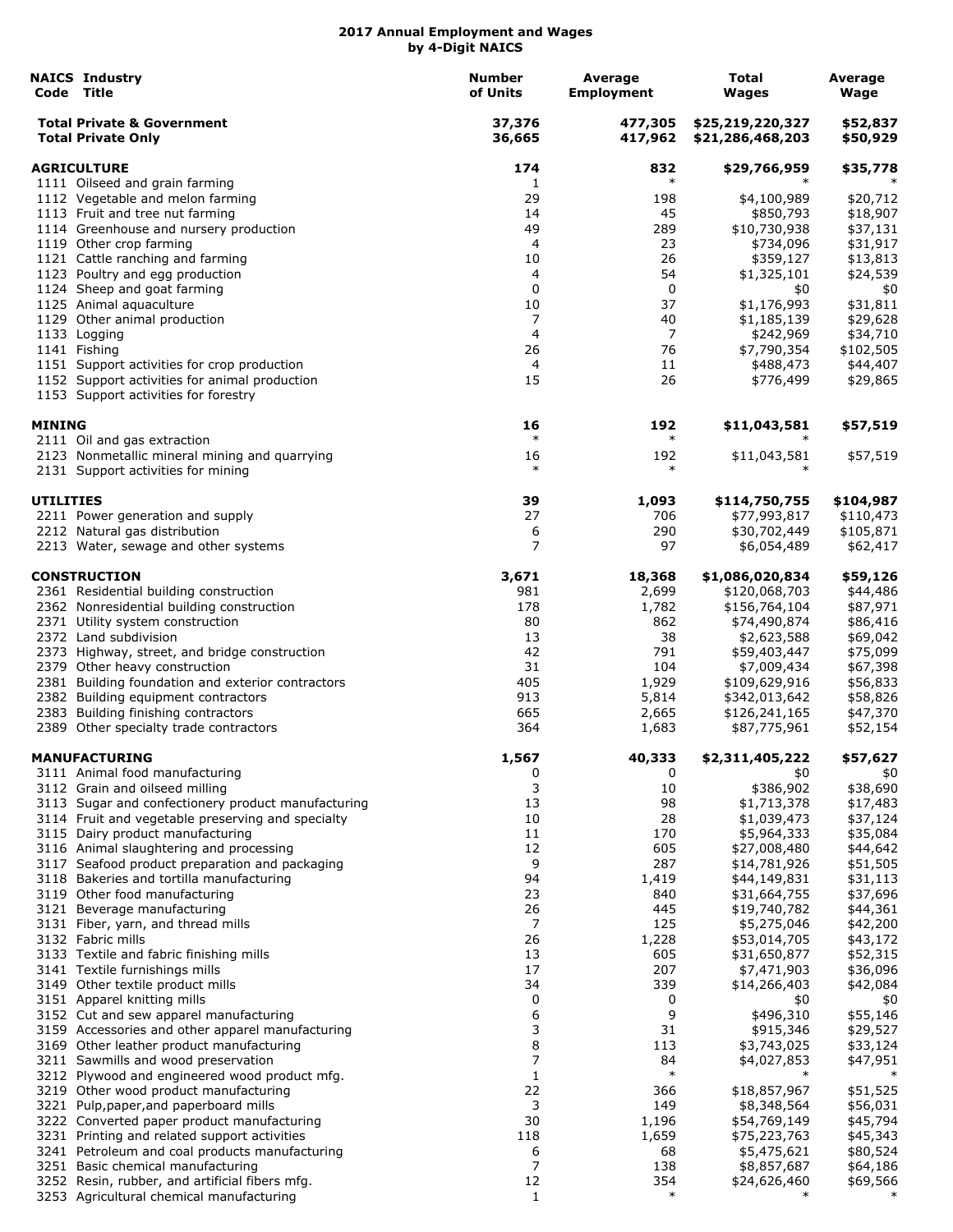| <b>NAICS Industry</b><br>Code Title                                                                  | <b>Number</b><br>of Units | Average<br><b>Employment</b> | <b>Total</b><br>Wages         | Average<br>Wage       |
|------------------------------------------------------------------------------------------------------|---------------------------|------------------------------|-------------------------------|-----------------------|
| 3254 Pharmaceutical and medicine manufacturing                                                       | 17                        | 1,405                        | \$165,919,354                 | \$118,092             |
| 3255 Paint, coating, and adhesive manufacturing                                                      | 9                         | 72                           | \$3,549,162                   | \$49,294              |
| 3256 Soap, cleaning compound, and toiletry mfg.                                                      | 12                        | 316                          | \$15,685,499                  | \$49,638              |
| 3259 Other chemical product and preparation mfg.                                                     | 15                        | 823                          | \$60,474,499                  | \$73,481              |
| 3261 Plastics product manufacturing                                                                  | 56                        | 2,325                        | \$134,140,500                 | \$57,695              |
| 3262 Rubber product manufacturing                                                                    | 4                         | 163                          | \$7,709,211                   | \$47,296              |
| 3271 Clay product and refractory manufacturing                                                       | 3                         | 22                           | \$926,494                     | \$42,113              |
| 3272 Glass and glass product manufacturing                                                           | 14                        | 66                           | \$2,074,797                   | \$31,436              |
| 3273 Cement and concrete product manufacturing<br>3279 Other nonmetallic mineral products            | 16<br>20                  | 165<br>376                   | \$8,279,408                   | \$50,178              |
| 3311 Iron and Steel Mills and Ferroalloy Manufacturing                                               | 0                         | 0                            | \$23,902,065<br>\$0           | \$63,569<br>\$0       |
| 3312 Steel product mfg. from purchased steel                                                         | 4                         | 63                           | \$4,414,593                   | \$70,073              |
| 3314 Other nonferrous metal production                                                               | 30                        | 1,099                        | \$65,292,358                  | \$59,411              |
| 3315 Foundries                                                                                       | 24                        | 266                          | \$11,622,959                  | \$43,695              |
| 3321 Forging and stamping                                                                            | 21                        | 465                          | \$28,823,345                  | \$61,986              |
| 3322 Cutlery and handtool manufacturing                                                              | 7                         | 59                           | \$2,228,796                   | \$37,776              |
| 3323 Architectural and structural metals mfg.                                                        | 40                        | 562                          | \$30,477,227                  | \$54,230              |
| 3324 Boiler, tank, and shipping container mfg.                                                       | 6                         | 512                          | \$38,918,803                  | \$76,013              |
| 3325 Hardware manufacturing                                                                          | 5                         | 101                          | \$4,619,658                   | \$45,739              |
| 3326 Spring and wire product manufacturing                                                           | 7                         | 73                           | \$5,684,590                   | \$77,871              |
| 3327 Machine shops and threaded product mfg.                                                         | 70                        | 1,136                        | \$56,839,133                  | \$50,034              |
| 3328 Coating, engraving, and heat treating metals                                                    | 54                        | 1,072                        | \$43,263,895                  | \$40,358              |
| 3329 Other fabricated metal product manufacturing                                                    | 29                        | 890                          | \$47,264,719                  | \$53,106              |
| 3331 Agriculture, construction, and mining machinery mfg.<br>3332 Industrial machinery manufacturing | 4<br>26                   | 84<br>318                    | \$3,907,216<br>\$19,718,890   | \$46,514<br>\$62,009  |
| 3333 Commercial and service industry machinery                                                       | 8                         | 314                          | \$23,479,628                  | \$74,776              |
| 3334 HVAC and commercial refrigeration equipment                                                     | 4                         | 502                          | \$38,367,492                  | \$76,429              |
| 3335 Metalworking machinery manufacturing                                                            | 56                        | 513                          | \$26,050,679                  | \$50,781              |
| 3336 Turbine and power transmission equipment mfg.                                                   | 0                         | 0                            | \$0                           | \$0                   |
| 3339 Other general purpose machinery manufacturing                                                   | 18                        | 200                          | \$11,339,348                  | \$56,697              |
| 3341 Computer and peripheral equipment mfg.                                                          | 4                         | 25                           | \$3,002,756                   | \$120,110             |
| 3342 Communications equipment manufacturing                                                          | 9                         | 340                          | \$30,316,910                  | \$89,167              |
| 3343 Audio and video equipment manufacturing                                                         | 0                         | 0                            | \$0                           | \$0                   |
| 3344 Semiconductor and electronic component mfg.                                                     | 19                        | 544                          | \$33,542,788                  | \$61,660              |
| 3345 Electronic instrument manufacturing                                                             | 43                        | 2,468                        | \$201,154,017                 | \$81,505              |
| 3346 Magnetic media manufacturing and reproducing                                                    | 1                         | $\ast$                       | $\ast$                        |                       |
| 3351 Electric lighting equipment manufacturing                                                       | 9                         | 164                          | \$9,970,807                   | \$60,798              |
| 3353 Electrical equipment manufacturing<br>3359 Other electrical equipment and component mfg.        | 5<br>21                   | 279<br>702                   | \$30,364,982<br>\$52,440,409  | \$108,835<br>\$74,701 |
| 3362 Motor vehicle body and trailer manufacturing                                                    | 4                         | 97                           | \$4,926,565                   | \$50,789              |
| 3363 Motor vehicle parts manufacturing                                                               | 5                         | 27                           | \$1,891,530                   | \$70,057              |
| 3364 Aerospace product and parts manufacturing                                                       | 0                         | 0                            | \$0                           | \$0                   |
| 3365 Railroad rolling stock manufacturing                                                            | $\mathbf{1}$              | $\ast$                       | $\ast$                        | $\ast$                |
| 3366 Ship and boat building                                                                          | 38                        | 4,680                        | \$276,033,039                 | \$58,981              |
| 3369 Other transportation equipment manufacturing                                                    | 0                         | 0                            | \$0                           | \$0                   |
| 3371 Household and institutional furniture mfg.                                                      | 36                        | 278                          | \$10,968,074                  | \$39,454              |
| 3372 Office furniture and fixtures manufacturing                                                     | 27                        | 701                          | \$39,277,964                  | \$56,031              |
| 3379 Other furniture related product manufacturing                                                   | 1                         | $\ast$                       |                               |                       |
| 3391 Medical equipment and supplies manufacturing                                                    | 60                        | 1,244                        | \$90,871,827                  | \$73,048              |
| 3399 Other miscellaneous manufacturing                                                               | 200                       | 3,974                        | \$178,198,697                 | \$44,841              |
| <b>WHOLESALE TRADE</b>                                                                               | 3,015                     | 16,450                       | \$1,212,406,143               | \$73,703              |
| 4231 Motor vehicle and parts merchant wholesalers                                                    | 90                        | 828                          | \$34,988,719                  | \$42,257              |
| 4232 Furniture and furnishing merchant wholesalers                                                   | 23                        | 297                          | \$21,049,037                  | \$70,872              |
| 4233 Lumber and construction supply merchant wholesalers                                             | 57                        | 364                          | \$19,584,800                  | \$53,804              |
| 4234 Commercial equip. merchant wholesalers                                                          | 223                       | 1,482                        | \$108,759,831                 | \$73,387              |
| 4235 Metal and mineral merchant wholesalers                                                          | 13                        | 159                          | \$11,617,360                  | \$73,065              |
| 4236 Electric goods merchant wholesalers                                                             | 83                        | 868                          | \$64,253,320                  | \$74,025              |
| 4237 Hardware and plumbing merchant wholesalers                                                      | 86                        | 642<br>886                   | \$38,073,234                  | \$59,304              |
| 4238 Machinery and supply merchant wholesalers                                                       | 165<br>168                |                              | \$55,179,559                  | \$62,279              |
| 4239 Misc. durable goods merchant wholesalers<br>4241 Paper and paper product merchant wholesalers   | 34                        | 2,298<br>377                 | \$151,124,074<br>\$18,231,558 | \$65,763<br>\$48,360  |
| 4242 Druggists' goods merchant wholesalers                                                           | 95                        | 437                          | \$45,537,682                  | \$104,205             |
| 4243 Apparel and piece goods merchant wholesalers                                                    | 41                        | 237                          | \$14,501,191                  | \$61,186              |
| 4244 Grocery and related product wholesalers                                                         | 193                       | 2,549                        | \$175,237,089                 | \$68,747              |
| 4245 Farm product raw material merchant wholesalers                                                  | 2                         | $\ast$                       | $\ast$                        | $\ast$                |
| 4246 Chemical merchant wholesalers                                                                   | 59                        | 726                          | \$49,986,526                  | \$68,852              |
| 4247 Petroleum merchant wholesalers                                                                  | 18                        | 195                          | \$13,848,249                  | \$71,017              |
| 4248 Alcoholic beverage merchant wholesalers                                                         | 41                        | 470                          | \$32,442,641                  | \$69,027              |
| 4249 Misc. nondurable goods merchant wholesalers                                                     | 75                        | 495                          | \$21,015,720                  | \$42,456              |
| 4251 Electronic markets and agents and brokers                                                       | 1,555                     | 3,135                        | \$336,868,344                 | \$107,454             |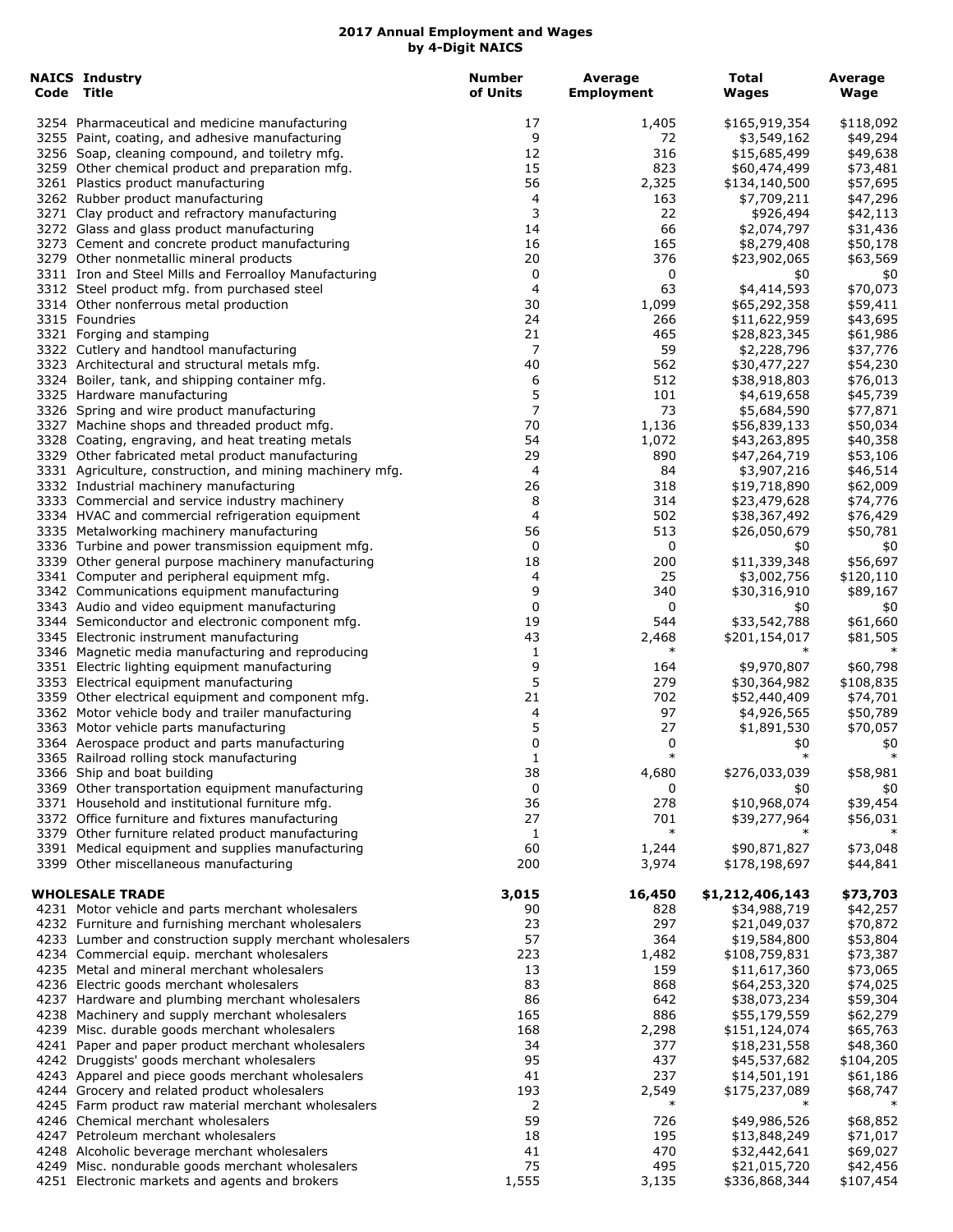| <b>NAICS Industry</b><br>Code Title                | <b>Number</b><br>of Units | Average<br><b>Employment</b> | Total<br>Wages                   | Average<br>Wage      |
|----------------------------------------------------|---------------------------|------------------------------|----------------------------------|----------------------|
|                                                    |                           |                              |                                  |                      |
| <b>RETAIL TRADE</b><br>4411 Automobile dealers     | 3,848<br>195              | 48,528<br>4,005              | \$1,499,569,519<br>\$208,992,785 | \$30,901<br>\$52,183 |
| 4412 Other motor vehicle dealers                   | 75                        | 492                          | \$23,873,563                     | \$48,524             |
| 4413 Auto parts, accessories, and tire stores      | 153                       | 1,399                        | \$46,078,603                     | \$32,937             |
| 4421 Furniture stores                              | 70                        | 447                          | \$21,345,616                     | \$47,753             |
| 4422 Home furnishings stores                       | 100                       | 901                          | \$29,435,433                     | \$32,670             |
| 4431 Electronics and appliance stores              | 161                       | 1,230                        | \$59,136,467                     | \$48,078             |
| 4441 Building material and supplies dealers        | 162                       | 3,380                        | \$121,702,115                    | \$36,007             |
| 4442 Lawn and garden equipment and supplies stores | 54                        | 332                          | \$11,465,968                     | \$34,536             |
| 4451 Grocery stores                                | 340                       | 9,457                        | \$230,608,285                    | \$24,385             |
| 4452 Specialty food stores                         | 121                       | 945                          | \$22,704,752                     | \$24,026             |
| 4453 Beer, wine, and liquor stores                 | 232                       | 1,415                        | \$34,681,753                     | \$24,510             |
| 4461 Health and personal care stores               | 406                       | 5,069                        | \$209,069,507                    | \$41,245             |
| 4471 Gasoline stations                             | 305                       | 1,881                        | \$47,616,529                     | \$25,314             |
| 4481 Clothing stores                               | 334                       | 3,229                        | \$62,545,881                     | \$19,370             |
| 4482 Shoe stores                                   | 64                        | 609                          | \$13,525,426                     | \$22,209             |
| 4483 Jewelry, luggage, and leather goods stores    | 84                        | 389                          | \$13,061,230                     | \$33,576             |
| 4511 Sporting goods and musical instrument stores  | 153                       | 1,138                        | \$24,070,279                     | \$21,151             |
| 4512 Book, periodical, and music stores            | 17                        | 224                          | \$4,229,668                      | \$18,882             |
| 4521 Department stores                             | 42                        | 3,822                        | \$78,121,240                     | \$20,440             |
| 4529 Other general merchandise stores              | 129                       | 3,561                        | \$82,273,954                     | \$23,104             |
| 4531 Florists                                      | 55                        | 220                          | \$4,388,699                      | \$19,949             |
| 4532 Office supplies, stationery, and gift stores  | 123                       | 1,192                        | \$31,633,871                     | \$26,538             |
| 4533 Used merchandise stores                       | 75                        | 570                          | \$11,686,038                     | \$20,502             |
| 4539 Other miscellaneous store retailers           | 149                       | 830                          | \$19,835,697                     | \$23,898             |
| 4541 Electronic shopping and mail-order houses     | 91                        | 563                          | \$25,098,342                     | \$44,580             |
| 4542 Vending machine operators                     | 21                        | 92                           | \$3,642,762                      | \$39,595             |
| 4543 Direct selling establishments                 | 147                       | 1,137                        | \$58,745,056                     | \$51,667             |
| TRANSPORTATION & WAREHOUSING                       | 773                       | 10,153                       | \$413,930,118                    | \$40,769             |
| 4811 Scheduled air transportation                  | 9                         | 270                          | \$13,155,497                     | \$48,724             |
| 4812 Nonscheduled air transportation               | 13                        | 45                           | \$3,538,400                      | \$78,631             |
| 4821 Rail Transportation                           | 2                         | $\ast$                       |                                  |                      |
| 4831 Sea, coastal, and Great Lakes transportation  | 7                         | 112                          | \$7,539,277                      | \$67,315             |
| 4832 Inland water transportation                   | 2                         | $\ast$                       |                                  |                      |
| 4841 General freight trucking                      | 192                       | 1,463                        | \$77,950,359                     | \$53,281             |
| 4842 Specialized freight trucking                  | 158                       | 921                          | \$45,044,751                     | \$48,909             |
| 4851 Urban transit systems                         | 0                         | 0                            | \$0                              | \$0                  |
| 4852 Interurban and rural bus transportation       | 4                         | 69                           | \$3,832,981                      | \$55,550             |
| 4853 Taxi and limousine service                    | 42                        | 214                          | \$6,725,289                      | \$31,427             |
| 4854 School and employee bus transportation        | 37                        | 2,109                        | \$51,814,329                     | \$24,568             |
| 4855 Charter bus industry                          | 5                         | 94                           | \$3,100,481                      | \$32,984             |
| 4859 Other ground passenger transportation         | 32                        | 130                          | \$4,095,400                      | \$31,503             |
| 4861 Pipeline transportation of crude oil          | 0                         | 0                            | 0                                | 0                    |
| 4862 Pipeline transportation of natural gas        | 2                         | $\ast$                       | $\ast$                           |                      |
| 4869 Other pipeline transportation                 | 1                         | $\ast$                       |                                  | $\ast$               |
| 4871 Scenic and sightseeing transportation, land   | 4                         | 36                           | \$1,062,832                      | \$29,523             |
| 4872 Scenic and sightseeing transportation, water  | 41                        | 131                          | \$3,533,411                      | \$26,973             |
| 4879 Scenic and sightseeing transportation, other  | 1                         | $\ast$                       | $\ast$                           |                      |
| 4881 Support activities for air transportation     | 20                        | 303                          | \$7,746,187                      | \$25,565             |
| 4882 Support activities for rail transportation    | 1                         | $\ast$                       |                                  |                      |
| 4883 Support activities for water transportation   | 18                        | 288                          | \$11,811,223                     | \$41,011             |
| 4884 Support activities for road transportation    | 32                        | 339                          | \$14,151,615                     | \$41,745             |
| 4885 Freight transportation arrangement            | 54                        | 299                          | \$15,064,723                     | \$50,384             |
| 4889 Other support activities for transportation   | 5                         | 21                           | \$843,285                        | \$40,156             |
| 4921 Couriers                                      | 38                        | 1,786                        | \$75,785,802                     | \$42,433             |
| 4922 Local messengers and local delivery           | 28                        | 179                          | \$7,346,947                      | \$41,044             |
| 4931 Warehousing and storage                       | 32                        | 1,228                        | \$54,239,473                     | \$44,169             |
| <b>INFORMATION</b>                                 | 742                       | 6,127                        | \$432,693,387                    | \$70,621             |
| 5111 Newspaper, book, and directory publishers     | 101                       | 820                          | \$36,248,800                     | \$44,206             |
| 5112 Software publishers                           | 140                       | 765                          | \$92,021,908                     | \$120,290            |
| 5121 Motion picture and video industries           | 97                        | 679                          | \$19,134,027                     | \$28,180             |
| 5122 Sound recording industries                    | 7                         | 13                           | \$586,532                        | \$45,118             |
| 5151 Radio and television broadcasting             | 33                        | 619                          | \$36,123,811                     | \$58,358             |
| 5152 Cable and other subscription programming      | 3                         | 4                            | \$974,972                        | \$243,743            |
| 5173 Wired & Wireless Telecommunication Carriers   | 84                        | 1,567                        | \$129,901,519                    | \$82,898             |
| 5174 Satellite telecommunications                  | 2                         | $\ast$                       |                                  |                      |
| 5179 Other telecommunications                      | 22                        | 495                          | \$42,126,059                     | \$85,103             |
| 5182 Data processing and related services          | 137                       | 552                          | \$52,242,912                     | \$94,643             |
| 5191 Other information services                    | 119                       | 612                          |                                  |                      |
|                                                    |                           |                              | \$23,252,178                     | \$37,994             |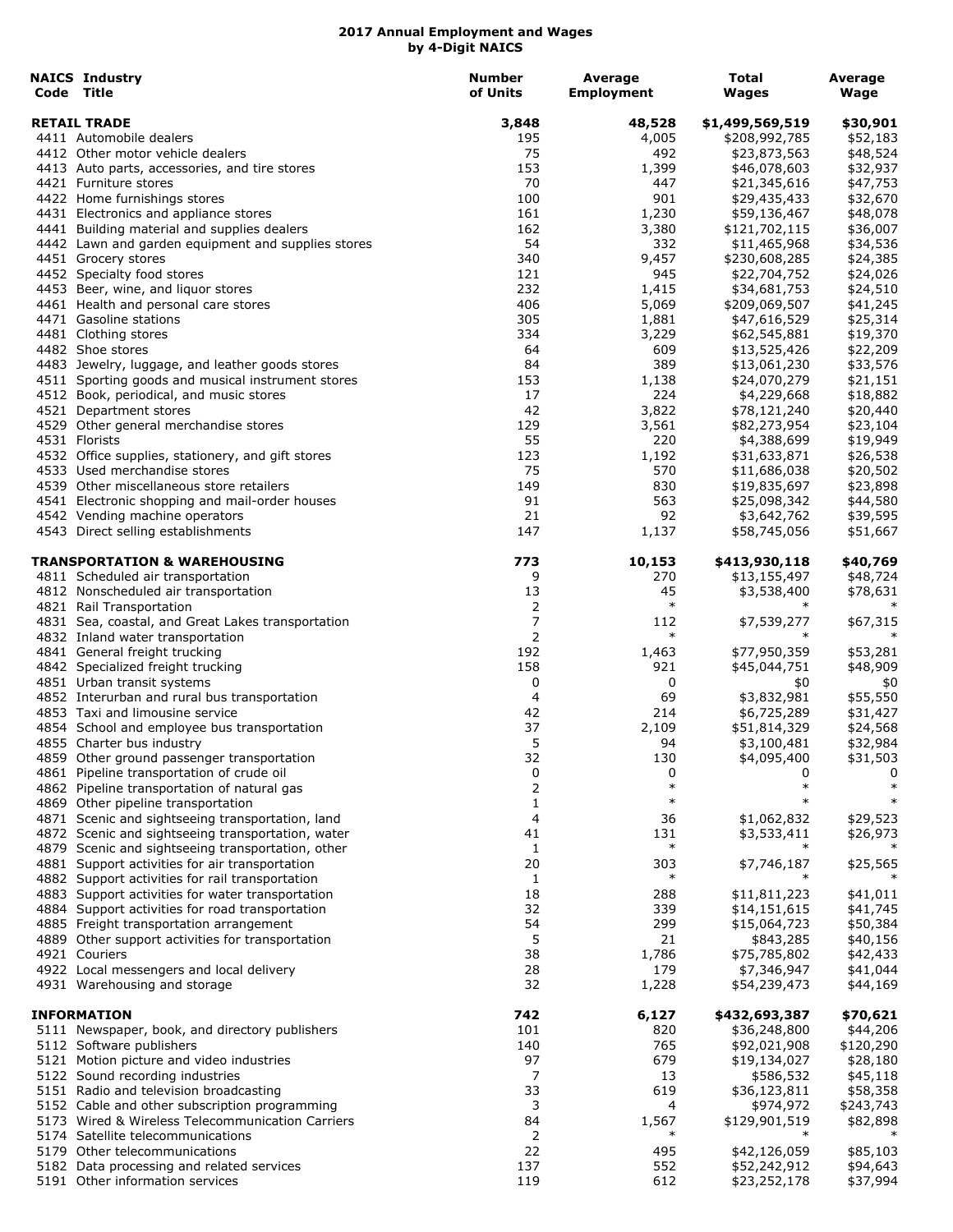| <b>NAICS Industry</b><br>Code Title                                                               | <b>Number</b><br>of Units | Average<br><b>Employment</b> | Total<br><b>Wages</b>       | Average<br>Wage |
|---------------------------------------------------------------------------------------------------|---------------------------|------------------------------|-----------------------------|-----------------|
| <b>FINANCE &amp; INSURANCE</b>                                                                    | 1,699                     | 26,549                       | \$2,644,196,748             | \$99,597        |
| 5221 Depository credit intermediation                                                             | 320                       | 9,804                        | \$691,186,163               | \$70,500        |
| 5222 Nondepository credit intermediation                                                          | 152                       | 1,251                        | \$113,907,683               | \$91,053        |
| 5223 Activities related to credit intermediation                                                  | 107                       | 764                          | \$51,622,187                | \$67,568        |
| 5231 Securities and commodity contracts brokerage                                                 | 134                       | 4,006                        | \$674,741,717               | \$168,433       |
| 5232 Securities and commodity exchanges                                                           | 0                         | 0                            | \$0                         | \$0             |
| 5239 Other financial investment activities                                                        | 253                       | 1,571                        | \$332,704,023               | \$211,778       |
| 5241 Insurance carriers                                                                           | 97                        | 4,844                        | \$454,963,872               | \$93,923        |
| 5242 Insurance agencies, brokerages, and related                                                  | 624                       | 4,285                        | \$322,893,971               | \$75,354        |
| 5251 Insurance and employee benefit funds                                                         | 4                         | 7                            | \$589,495                   | \$84,214        |
| 5259 Other investment pools and funds                                                             | 12                        | 18                           | \$1,587,637                 | \$88,202        |
| <b>REAL ESTATE, RENTAL &amp; LEASING</b>                                                          | 1,104                     | 6,205                        | \$288,904,019               | \$46,560        |
| 5311 Lessors of real estate                                                                       | 241                       | 957                          | \$41,961,460                | \$43,847        |
| 5312 Offices of real estate agents and brokers                                                    | 292                       | 832                          | \$44,868,158                | \$53,928        |
| 5313 Activities related to real estate                                                            | 353                       | 2,824                        | \$133,435,432               | \$47,251        |
| 5321 Automotive equipment rental and leasing                                                      | 73                        | 694                          | \$24,049,374                | \$34,653        |
| 5322 Consumer goods rental                                                                        | 69<br>16                  | 388                          | \$13,737,215                | \$35,405        |
| 5323 General rental centers                                                                       |                           | 112                          | \$5,104,319                 | \$45,574        |
| 5324 Machinery and equipment rental and leasing<br>5331 Lessors of nonfinancial intangible assets | 51<br>11                  | 343<br>55                    | \$21,149,581<br>\$4,598,480 | \$61,661        |
|                                                                                                   |                           |                              |                             | \$83,609        |
| PROFESSIONAL, SCIENTIFIC, & TECHNICAL SERVICES                                                    | 5,140                     | 25,072                       | \$1,899,865,011             | \$75,776        |
| 5411 Legal services                                                                               | 823                       | 4,271                        | \$314,591,131               | \$73,657        |
| 5412 Accounting and bookkeeping services                                                          | 557                       | 2,938                        | \$182,841,684               | \$62,233        |
| 5413 Architectural and engineering services                                                       | 583                       | 4,169                        | \$311,263,642               | \$74,661        |
| 5414 Specialized design services                                                                  | 150                       | 452                          | \$26,881,040                | \$59,471        |
| 5415 Computer systems design and related services                                                 | 1,457                     | 6,838                        | \$625,548,676               | \$91,481        |
| 5416 Management and technical consulting services                                                 | 893                       | 2,894                        | \$230,899,676               | \$79,786        |
| 5417 Scientific research and development services                                                 | 137                       | 794                          | \$68,035,323                | \$85,687        |
| 5418 Advertising and related services                                                             | 287                       | 993                          | \$57,060,608                | \$57,463        |
| 5419 Other professional and technical services                                                    | 256                       | 1,724                        | \$82,743,231                | \$47,995        |
| <b>MANAGEMENT OF COMPANIES</b>                                                                    | 338                       | 13,495                       | \$1,626,915,423             | \$120,557       |
| 5511 Management of companies and enterprises                                                      | 338                       | 13,495                       | \$1,626,915,423             | \$120,557       |
| <b>ADMINISTRATIVE &amp; SUPPORT &amp; WASTE MGMT SERVICES</b>                                     | 2,875                     | 28,781                       | \$1,037,294,143             | \$36,041        |
| 5611 Office administrative services                                                               | 168                       | 964                          | \$50,969,442                | \$52,873        |
| 5612 Facilities support services                                                                  | 26                        | 319                          | \$17,907,403                | \$56,136        |
| 5613 Employment services                                                                          | 671                       | 10,227                       | \$341,100,227               | \$33,353        |
| 5614 Business support services                                                                    | 201                       | 1,563                        | \$75,502,218                | \$48,306        |
| 5615 Travel arrangement and reservation services                                                  | 112                       | 2,053                        | \$95,860,650                | \$46,693        |
| 5616 Investigation and security services                                                          | 178                       | 2,762                        | \$82,803,838                | \$29,980        |
| 5617 Services to buildings and dwellings                                                          | 1,238                     | 7,647                        | \$236,403,956               | \$30,915        |
| 5619 Other support services                                                                       | 132                       | 1,420                        | \$35,120,864                | \$24,733        |
| 5621 Waste collection                                                                             | 69                        | 805                          | \$38,216,884                | \$47,474        |
| 5622 Waste treatment and disposal                                                                 | 10                        | 391                          | \$23,031,598                | \$58,904        |
| 5629 Remediation and other waste services                                                         | 75                        | 631                          | \$40,377,063                | \$63,989        |
| <b>EDUCATIONAL SERVICES</b>                                                                       | 616                       | 19,594                       | \$1,049,997,153             | \$53,588        |
| 6111 Elementary and secondary schools                                                             | 117                       | 5,513                        | \$224,987,657               | \$40,810        |
| 6112 Junior colleges                                                                              | 4                         | 614                          | \$29,158,994                | \$47,490        |
| 6113 Colleges and universities                                                                    | 72                        | 11,258                       | \$722,512,907               | \$64,178        |
| 6114 Business, computer and management training                                                   | 70                        | 219                          | \$15,008,617                | \$68,532        |
| 6115 Technical and trade schools                                                                  | 39                        | 367                          | \$15,359,456                | \$41,851        |
| 6116 Other schools and instruction                                                                | 246                       | 1,242                        | \$26,123,056                | \$21,033        |
| 6117 Educational support services                                                                 | 70                        | 382                          | \$16,846,466                | \$44,101        |
| <b>HEALTH CARE &amp; SOCIAL ASSISTANCE</b>                                                        | 3,871                     | 79,905                       | \$3,723,390,483             | \$46,598        |
| 6211 Offices of physicians                                                                        | 655                       | 8,286                        | \$713,383,777               | \$86,095        |
| 6212 Offices of dentists                                                                          | 363                       | 2,900                        | \$141,184,818               | \$48,684        |
| 6213 Offices of other health practitioners                                                        | 554                       | 3,519                        | \$151,236,079               | \$42,977        |
| 6214 Outpatient care centers                                                                      | 143                       | 3,857                        | \$182,198,527               | \$47,238        |
| 6215 Medical and diagnostic laboratories                                                          | 98                        | 1,045                        | \$52,081,374                | \$49,839        |
| 6216 Home health care services                                                                    | 122                       | 4,860                        | \$163,146,402               | \$33,569        |
| 6219 Other ambulatory health care services                                                        | 50                        | 1,161                        | \$49,879,910                | \$42,963        |
| 6221 General medical and surgical hospitals                                                       | 12                        | 18,143                       | \$1,089,567,335             | \$60,054        |
| 6222 Psychiatric and substance abuse hospitals                                                    | 4                         | 1,861                        | \$89,046,936                | \$47,849        |
| 6223 Other hospitals                                                                              | 6                         | 3,184                        | \$201,859,590               | \$63,398        |
| 6231 Nursing care facilities                                                                      | 85                        | 10,101                       | \$359,486,467               | \$35,589        |
| 6232 Residential mental health facilities                                                         | 240                       | 4,005                        | \$100,738,019               | \$25,153        |
| 6233 Community care facilities for the elderly                                                    | 66                        | 3,405                        | \$94,798,620                | \$27,841        |